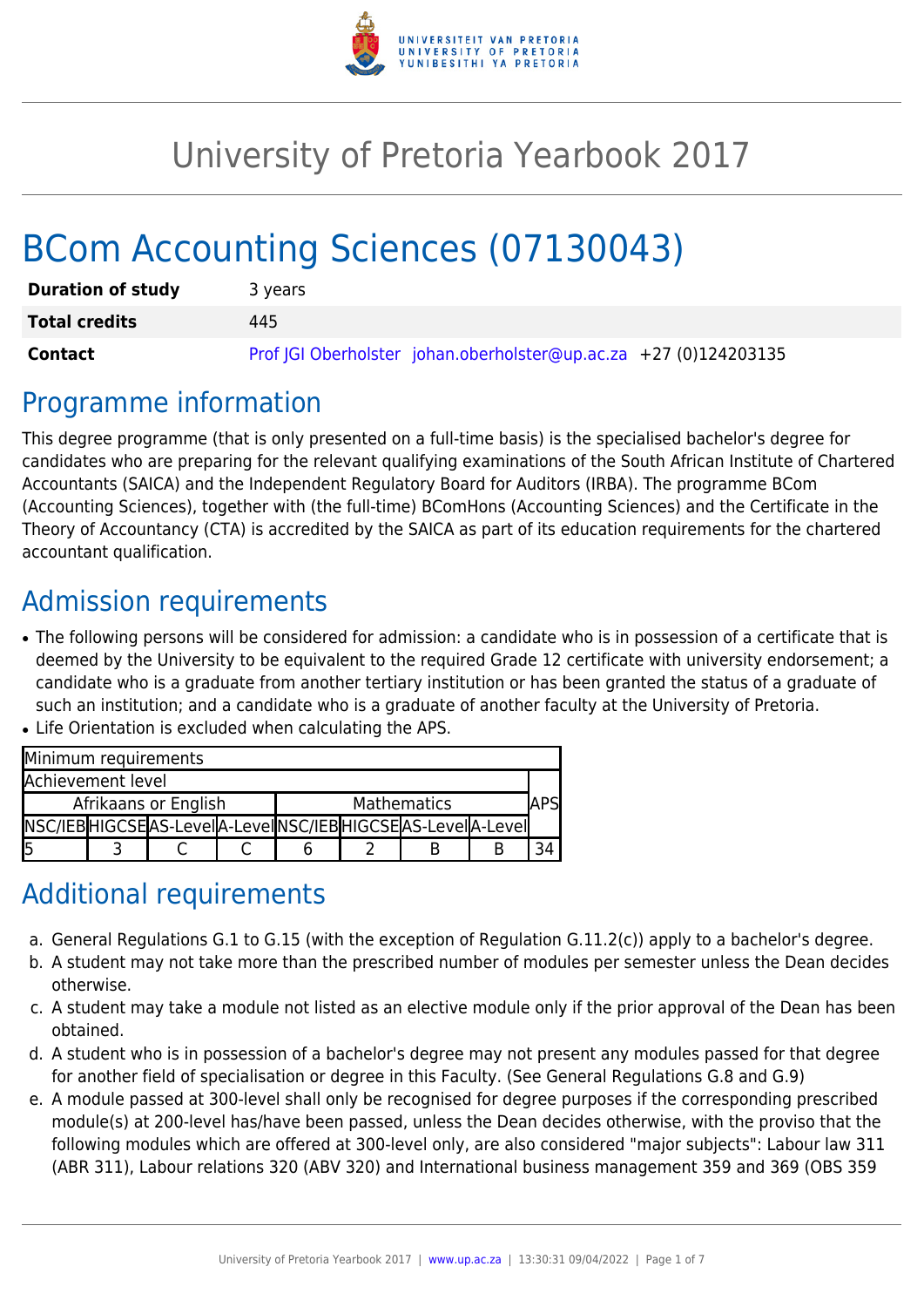

and 369); only two 14-week modules, or the equivalent thereof, that are not preceded by the 100- and 200 level modules, may be taken for degree purposes. In other words, at least four 14-week modules must be taken at 300-level that are preceded by the 100- and 200-level, except for modules offered on 200- and 300 level only.

- f. A module already passed may only be repeated with the approval of the Dean.
- g. A module passed may not be taken into account for more than one degree or field of specialisation.
- h. It remains the student's responsibility to ascertain, prior to registration, whether all the modules he/she intends taking can be accommodated in the class, test and examination timetables.
- i. The Faculty of Economic and Management Sciences supports an outcomes-based education system and places a high premium on the development of specific academic competences. Class attendance in all modules and for the full duration of all programmes is therefore compulsory for all students.
- j. The Dean has the right of authorisation regarding matters not provided for in the General Regulations or the Faculty Regulations.

## Other programme-specific information

- 1. The specialisation modules on first to third year for the degree BCom (Accounting Sciences), may only be taken by students who are selected for this degree.
- 2. A student who failed FRK 100 must repeat FRK 100 and is not allowed to register for FRK 101. A student who failed FRK 101 may only repeat FRK 101 if his/her final mark for this module was below 35%. If his/her final mark for FRK 101 was 35% or higher, the student must register for FRK 100.
- 3. Note: If second-year modules clash with FRK 101 periods, students are advised not to register for those modules as class attendance for FRK 101 is compulsory.
- 4. Students are strongly advised to take KOB 183 in the third quarter of their second year as prescribed only and not in their first year. KOB 183 presupposes a basic knowledge of second year Accounting, Auditing, Financial management and Taxation and first-year students have not been exposed to all four these subjects.

**Please note:** See the alphabetical list of modules for the prerequisites for individual modules.

**Specialisation modules:** FRK 300, FBS 300, BEL 300 and ODT 300.

#### **"Major subject"**

To be considered a "major subject" the equivalent of four 14-week modules, including two at 300-level, must be passed provided that:

- the following modules which are offered at 300-level only, are also considered "major subjects": Labour law 311 (ABR 311), Labour relations 320 (ABV 320), and International business management 359 and 369 (OBS 359 and 369);
- only two 14-week modules, or the equivalent thereof, that are not preceded by the 100- and 200-level modules, may be taken for degree purposes. In other words, at least four 14-week modules must be taken at 300-level that are preceded by the 100- and 200-level, except for modules offered on 200- and 300-level only.

#### A candidate who has

- a. passed the Grade 12 examination in Mathematics with at least 5 (60-69%) obtains admission to the module COS 110 in Computer Science; or has passed COS 153 or COS 131 or COS 132 and WTW 133, obtains admission to the module COS 110 in Computer Science;
- b. passed the Grade 12 examination in Mathematics with at least 4 (50-59%), will be admitted to WTW 134, WTW 115 and WTW 152 and with at least 5 (60-69%) to WTW 114, WTW 126, WTW 158 and WTW 161 in Mathematics, and to WST 111 in Mathematical statistics. (For the degree programme in Actuarial and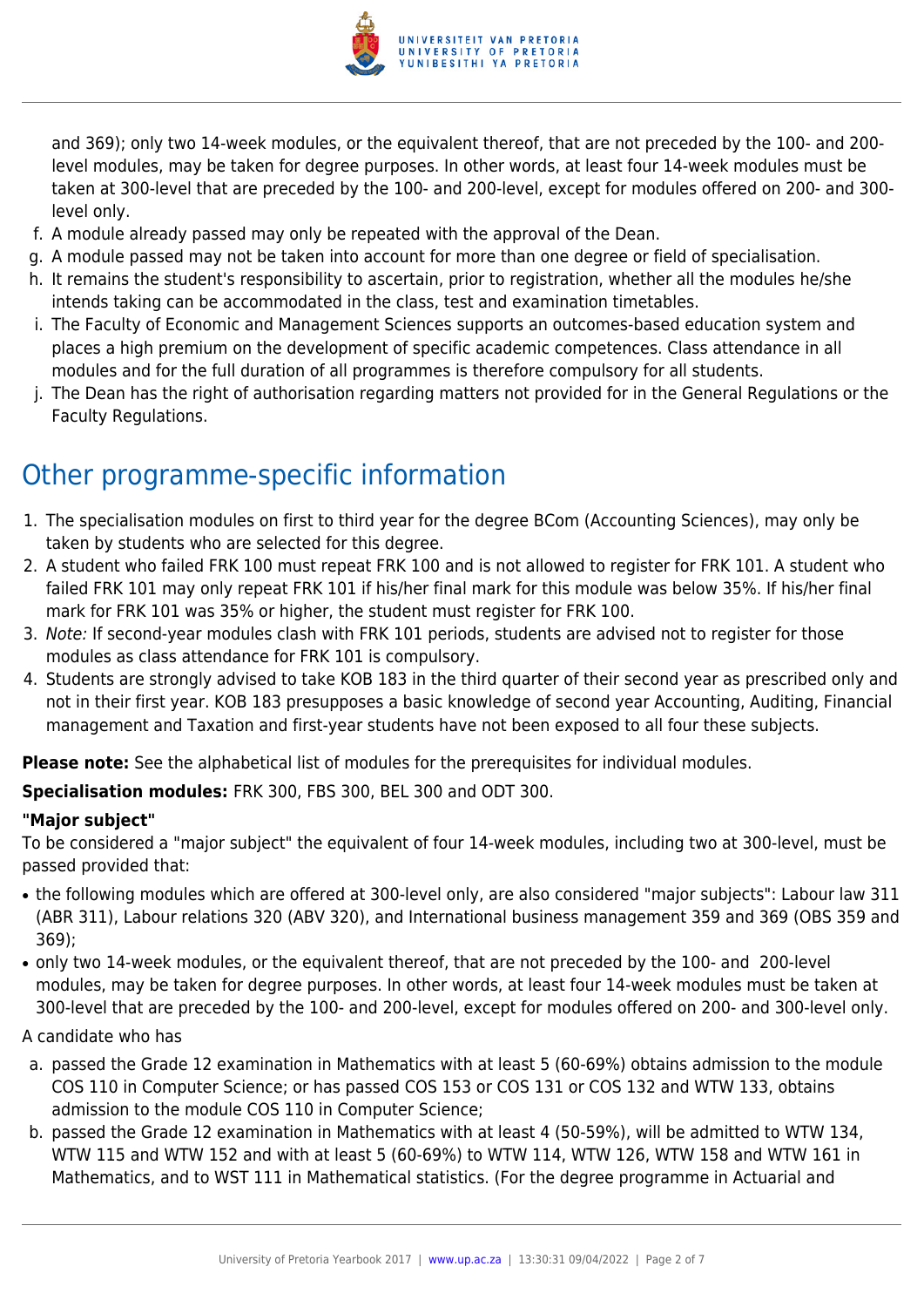

Financial Mathematics, 80% in Mathematics is required.)

- c. obtained at least 5 (60-69%) in Mathematics in the Grade 12 examination, or at least 50% in both Statistics 113, 123 will be admitted to Statistics (STK 110 and STK 120);
- d. been admitted to the degree BCom (Accounting Sciences), will be admitted to Financial accounting 100 (FRK 100) ONLY on achieving a result in the compulsory accounting proficiency test written before lectures commence, that is acceptable. Candidates who did not take Grade 12 Accounting will be admitted to Financial accounting 101 (FRK 101) irrevocably. Accounting in Grade 12 is not a prerequisite for admission to any BCom degree programme;
- e. obtained at least 4 (50-59%) in Mathematics in the Grade 12 examination, or at least 60% in both Statistics 113 and 123 will be admitted to Informatics 112 and Economics 120, and at least 6 (70-79%) in Mathematics or 60% in both Statistics 113 and 123 will be admitted to EKN 113 and 123;
- f. obtained at least 5 (60-69%) in Mathematics or 4 (50-59%) in Mathematics, will be admitted to Informatics 154, 164 and 171.

**Note**: "Grade 12 examination" refers to the final National Senior Certificate (NSC) examination.

# Promotion to next study year

According to General Regulation G.3 students have to comply with certain requirements as set by the Faculty Board.

- a. A student must pass at least 4 core semester or 2 core year modules to be admitted to the subsequent year of study.
- b. If a student has passed less than the required minimum of 4 core semester or 2 core year modules, he/she will not be readmitted to the Faculty of Economic and Management Sciences. Such a student may apply in writing to the Faculty's Admissions Committee to be readmitted conditionally – with the proviso that the Admissions Committee may set further conditions with regards to the student's academic progress. The Faculty's Admissions Committee may deny a student's application for readmission.
- c. If a student has been readmitted conditionally, his/her academic progress will be monitored after the first semester examinations to determine whether he/she has complied with the requirements set by the Admissions Committee. If not, his/her studies will be suspended.
- d. A student whose studies have been suspended because of his/her poor academic performance has the right to appeal against the decision of the Faculty's Admissions Committee.
- e. A student may be refused promotion to a subsequent year of study if the prescribed tuition fees are not paid.
- f. A student may be refused admission to the examination, or promotion to a subsequent year of study or promotion in a module (if applicable) if he/ she fails to fulfil the attendance requirements. Class attendance in all modules and for the full duration of all programmes is compulsory for all students.

## Pass with distinction

- a. A degree may be awarded with distinction provided the candidate meets the following criteria:
- i. Completes the degree within three years;
- ii. Obtains a Cumulative Grade Point Average CGPA) of 75%;
- iii. Repeated passed modules will not be considered. The initial pass mark of module will be used when calculating the GPA.
- b. Transferees from other faculties and from other universities who still complete their bachelor degrees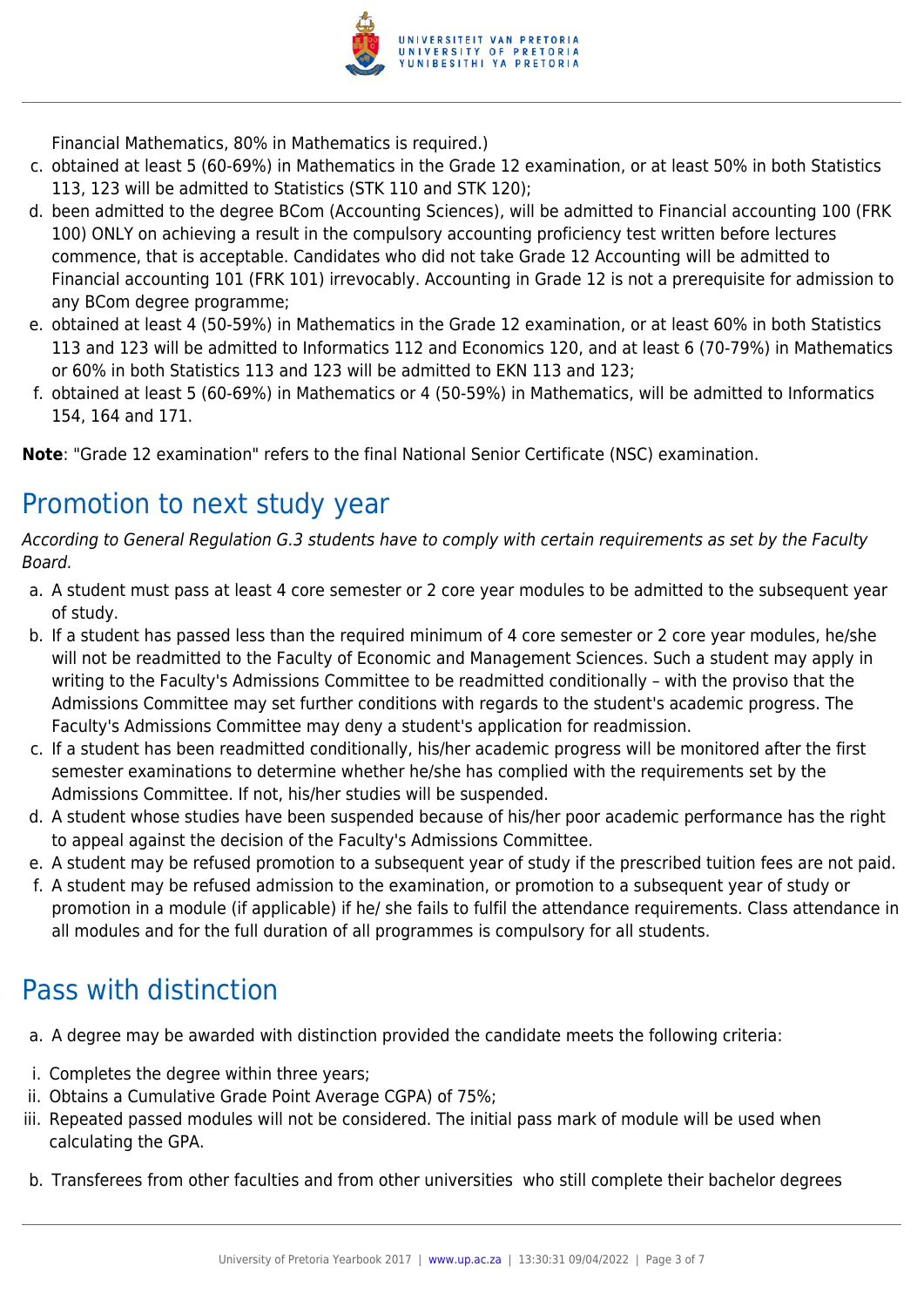

(including credits transferred and recognised from the degrees they registered for originally) within three years will be considered as exceptional cases by the Dean.

- c. The GPA will be not be rounded up to a whole number.
- d. Exceptional cases will be considered by the Dean.

# General information

#### **Minimum requirements for bachelor's degrees; semester and year modules; new regulations**

- 1. Students who commenced their studies before 2015 must complete the programme in terms of the curriculum of the year in which they commenced their studies, or in terms of the curriculum of the year in which they switched to their current field of specialisation. Students who prefer to do so may, however, apply to change over to the latest curriculum, but then they should comply with all the requirements thereof and they may not revert to the regulations of an earlier year.
- 2. Students who are registering for a degree programme for the first time in 2015 must take the modules indicated under the particular field of specialisation.

**Please note**: Only two 14-week modules, or the equivalent thereof, that are not preceded by the 100- and 200 level modules, may be taken for degree purposes. In other words, at least four 14-week modules must be taken at 300-level that are preceded by the 100- and 200-level, except for modules offered on 200- and 300-level only. It is thus the responsibility of students to ensure before registration, that their curricula comply with all the requirements of the applicable regulations.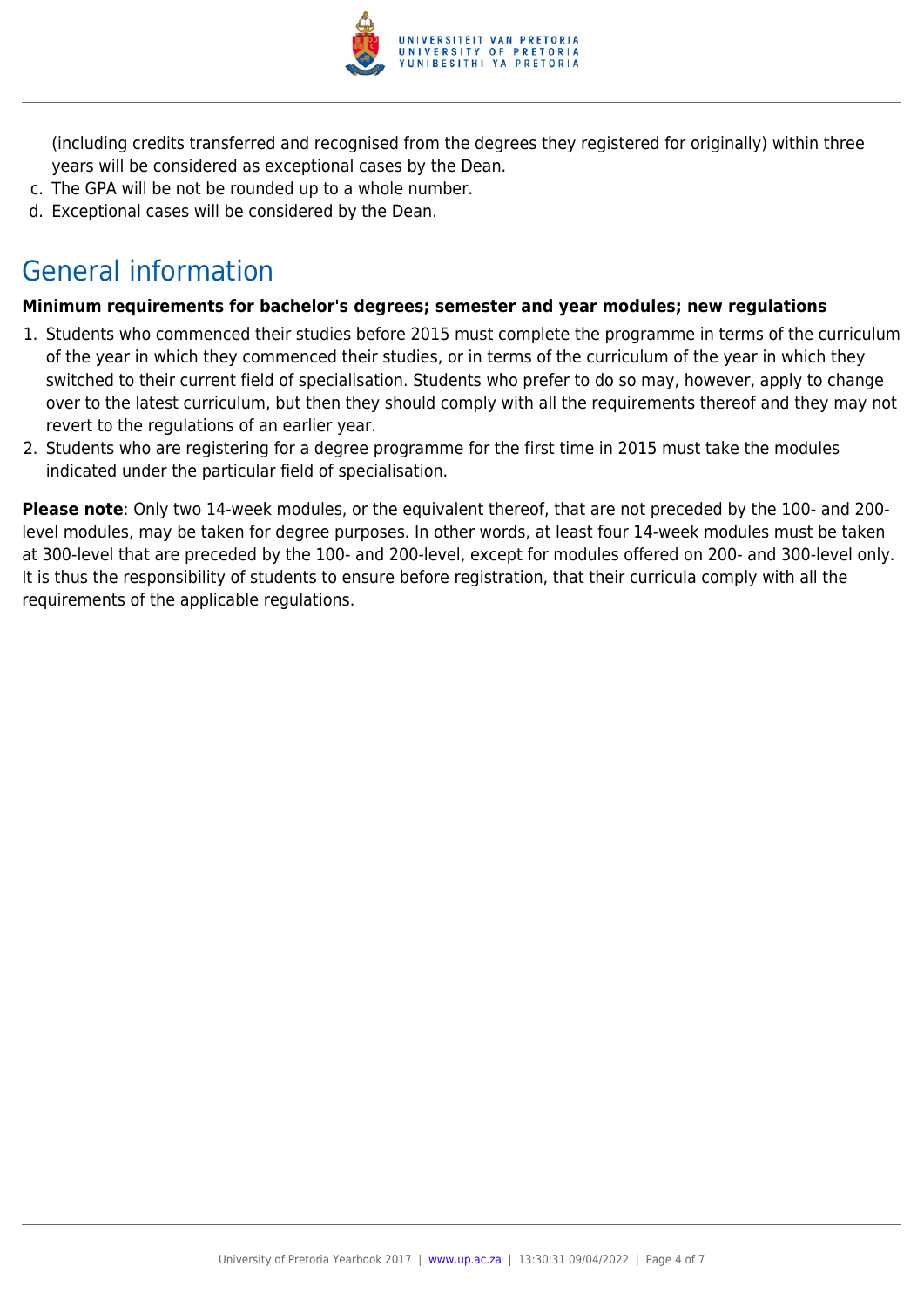

## Curriculum: Year 1

#### **Minimum credits: 119**

#### **Fundamental modules**

[Academic information management 101](https://www.up.ac.za/yearbooks/2017/modules/view/AIM 101) (AIM 101) - Credits: 6.00 [Academic literacy for Economic and Management Sciences 124](https://www.up.ac.za/yearbooks/2017/modules/view/ALL 124) (ALL 124) - Credits: 6.00 [Academic orientation 107](https://www.up.ac.za/yearbooks/2017/modules/view/UPO 107) (UPO 107) - Credits: 0.00

#### **Core modules**

[Economics 110](https://www.up.ac.za/yearbooks/2017/modules/view/EKN 110) (EKN 110) - Credits: 10.00 [Economics 120](https://www.up.ac.za/yearbooks/2017/modules/view/EKN 120) (EKN 120) - Credits: 10.00 [Financial accounting 101](https://www.up.ac.za/yearbooks/2017/modules/view/FRK 101) (FRK 101) - Credits: 24.00 [Informatics 112](https://www.up.ac.za/yearbooks/2017/modules/view/INF 112) (INF 112) - Credits: 10.00 [Commercial law 110](https://www.up.ac.za/yearbooks/2017/modules/view/KRG 110) (KRG 110) - Credits: 10.00 [Commercial law 120](https://www.up.ac.za/yearbooks/2017/modules/view/KRG 120) (KRG 120) - Credits: 10.00 [Business management 114](https://www.up.ac.za/yearbooks/2017/modules/view/OBS 114) (OBS 114) - Credits: 10.00 [Statistics 110](https://www.up.ac.za/yearbooks/2017/modules/view/STK 110) (STK 110) - Credits: 13.00 [Financial management 121](https://www.up.ac.za/yearbooks/2017/modules/view/FBS 121) (FBS 121) - Credits: 10.00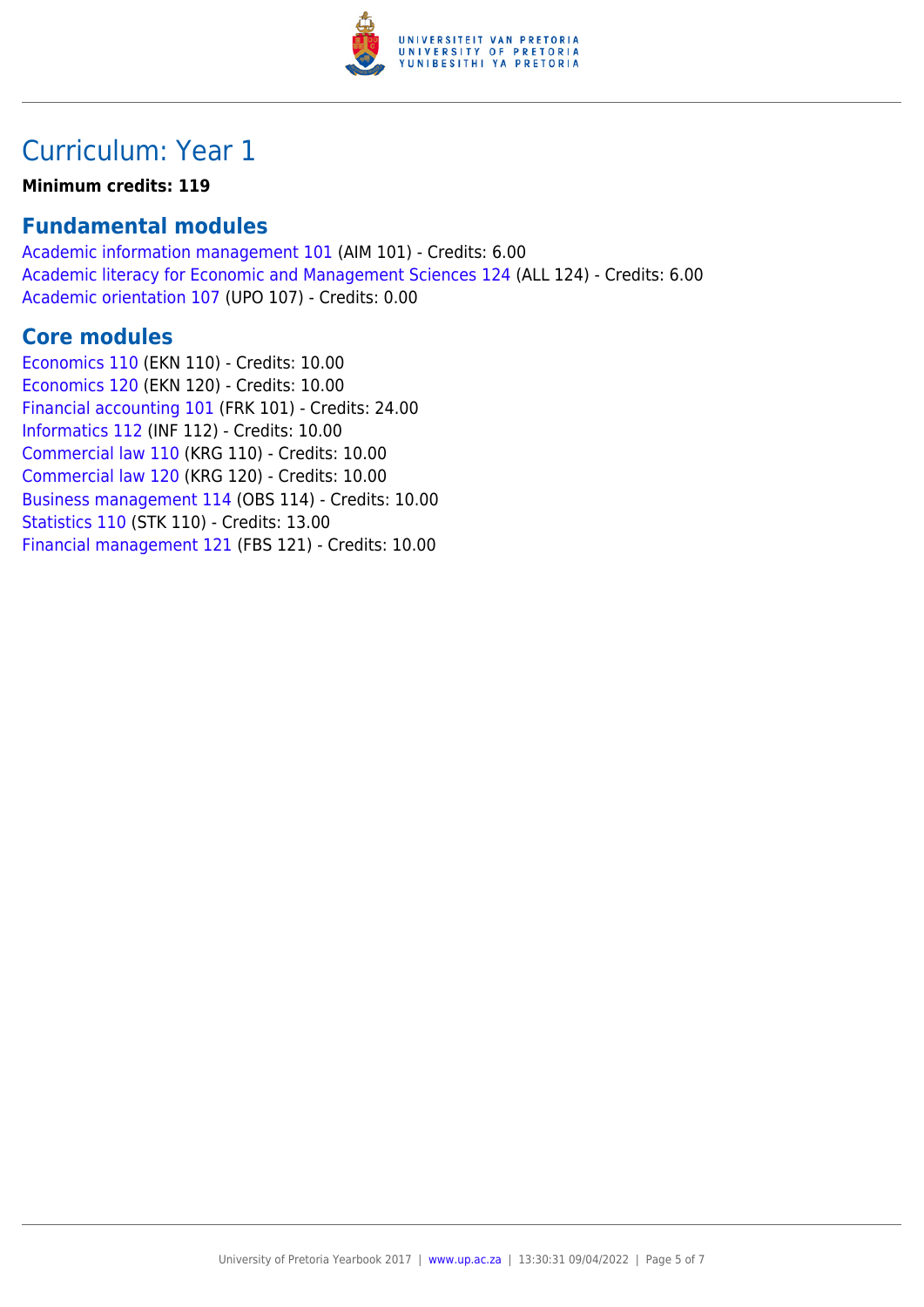

### Curriculum: Year 2

#### **Minimum credits: 166**

#### **Fundamental modules**

[Professional ethics 211](https://www.up.ac.za/yearbooks/2017/modules/view/BPE 211) (BPE 211) - Credits: 6.00

### **Core modules**

[Taxation 200](https://www.up.ac.za/yearbooks/2017/modules/view/BEL 200) (BEL 200) - Credits: 32.00 [Financial management 200](https://www.up.ac.za/yearbooks/2017/modules/view/FBS 200) (FBS 200) - Credits: 32.00 [Financial accounting 201](https://www.up.ac.za/yearbooks/2017/modules/view/FRK 201) (FRK 201) - Credits: 32.00 [Commercial law 200](https://www.up.ac.za/yearbooks/2017/modules/view/KRG 200) (KRG 200) - Credits: 24.00 [Auditing 200](https://www.up.ac.za/yearbooks/2017/modules/view/ODT 200) (ODT 200) - Credits: 32.00 [Informatics 281](https://www.up.ac.za/yearbooks/2017/modules/view/INF 281) (INF 281) - Credits: 3.00 [Communication management 283](https://www.up.ac.za/yearbooks/2017/modules/view/KOB 283) (KOB 283) - Credits: 5.00